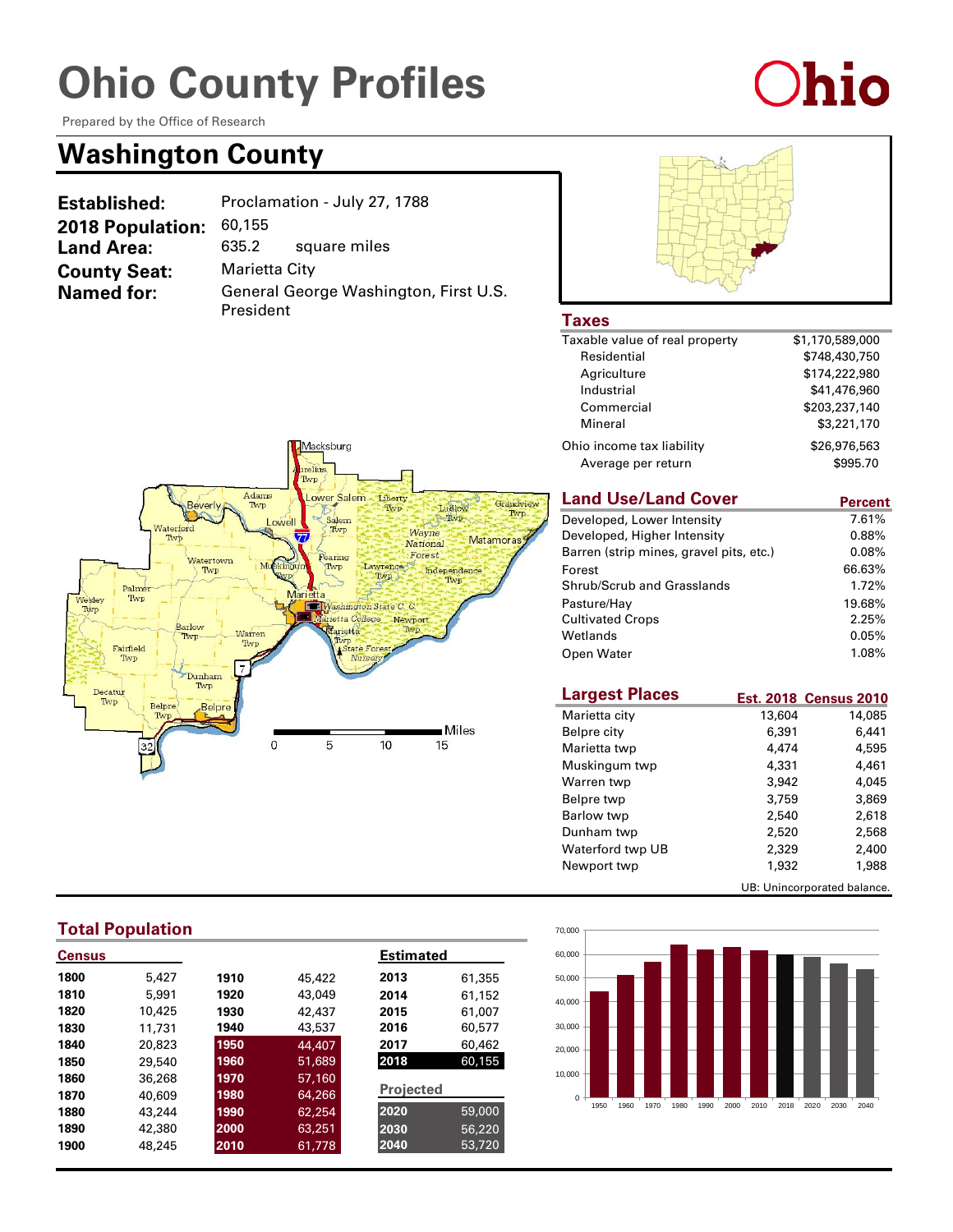| <b>Population by Race</b>     | <b>Number</b> | <b>Percent</b> | <b>Population by Age</b>    |
|-------------------------------|---------------|----------------|-----------------------------|
| <b>ACS Total Population</b>   | 60,871        | 100.0%         | <b>ACS Total Population</b> |
| White                         | 58,526        | 96.1%          | Under 5 years               |
| African-American              | 737           | 1.2%           | 5 to 17 years               |
| Native American               | 301           | 0.5%           | 18 to 24 years              |
| Asian                         | 367           | 0.6%           | 25 to 44 years              |
| Pacific Islander              | 28            | $0.0\%$        | 45 to 64 years              |
| Other                         | 122           | 0.2%           | 65 years and more           |
| Two or More Races             | 790           | 1.3%           | <b>Median Age</b>           |
| Hispanic (may be of any race) | 626           | 1.0%           |                             |
| <b>Total Minority</b>         | 2.863         | 4.7%           | Easailte Tusa bu De         |

| <b>Educational Attainment</b> | <b>Number</b> | <b>Percent</b> |
|-------------------------------|---------------|----------------|
| Persons 25 years and over     | 43,182        | 100.0%         |
| No high school diploma        | 4,258         | 9.9%           |
| High school graduate          | 17,402        | 40.3%          |
| Some college, no degree       | 8.534         | 19.8%          |
| Associate degree              | 4.929         | 11.4%          |
| Bachelor's degree             | 5,305         | 12.3%          |
| Master's degree or higher     | 2.754         | 6.4%           |

#### **Family Type by Employment Status**

| <b>Employment Status</b>      | Number | Percent  |
|-------------------------------|--------|----------|
| <b>Total Families</b>         | 16,503 | 100.0%   |
| Married couple, husband and   |        |          |
| wife in labor force           | 5,487  | $33.2\%$ |
| Married couple, husband in    |        |          |
| labor force, wife not         | 2,708  | 16.4%    |
| Married couple, wife in labor |        |          |
| force, husband not            | 1,295  | 7.8%     |
| Married couple, husband and   |        |          |
| wife not in labor force       | 3,153  | 19.1%    |
| Male householder,             |        |          |
| in labor force                | 1,053  | 6.4%     |
| Male householder,             |        |          |
| not in labor force            | 381    | 2.3%     |
| Female householder,           |        |          |
| in labor force                | 1,677  | $10.2\%$ |
| Female householder,           |        |          |
| not in labor force            | 749    | 4.5%     |

| <b>Household Income</b> | <b>Number</b> | <b>Percent</b> |
|-------------------------|---------------|----------------|
| <b>Total Households</b> | 25,378        | 100.0%         |
| Less than \$10,000      | 2,104         | 8.3%           |
| \$10,000 to \$19,999    | 3.263         | 12.9%          |
| \$20,000 to \$29,999    | 2,675         | 10.5%          |
| \$30,000 to \$39,999    | 3,249         | 12.8%          |
| \$40,000 to \$49,999    | 2,420         | 9.5%           |
| \$50,000 to \$59,999    | 2,055         | 8.1%           |
| \$60,000 to \$74,999    | 2,417         | 9.5%           |
| \$75,000 to \$99,999    | 3,252         | 12.8%          |
| \$100,000 to \$149,999  | 2.725         | 10.7%          |
| \$150,000 to \$199,999  | 619           | 2.4%           |
| \$200,000 or more       | 599           | 2.4%           |
| Median household income | \$46,021      |                |

Percentages may not sum to 100% due to rounding.

### **Washington County**

| Number | <b>Percent</b> | <b>Population by Age</b>    | <b>Number</b> | <b>Percent</b> |
|--------|----------------|-----------------------------|---------------|----------------|
| 60,871 | 100.0%         | <b>ACS Total Population</b> | 60,871        | 100.0%         |
| 58,526 | 96.1%          | Under 5 years               | 3,073         | 5.0%           |
| 737    | 1.2%           | 5 to 17 years               | 9,020         | 14.8%          |
| 301    | 0.5%           | 18 to 24 years              | 5,596         | 9.2%           |
| 367    | 0.6%           | 25 to 44 years              | 13,649        | 22.4%          |
| 28     | $0.0\%$        | 45 to 64 years              | 17,612        | 28.9%          |
| 122    | 0.2%           | 65 years and more           | 11,921        | 19.6%          |
| 790    | 1.3%           | <b>Median Age</b>           | 43.8          |                |

### **Family Type by Presence of**

| Own Children Under 18                                        | <b>Number</b> | <b>Percent</b> |
|--------------------------------------------------------------|---------------|----------------|
| Total Families                                               | 16,559        | 100.0%         |
| Married-couple families<br>with own children                 | 3,833         | 23.1%          |
| Male householder, no wife<br>present, with own children      | 767           | 4.6%           |
| Female householder, no husband<br>present, with own children | 1,213         | 7.3%           |
| Families with no own children                                | 10.746        | 64.9%          |

### **Poverty Status of Families By Family Type by Presence**

| <b>Of Related Children</b>        | <b>Number</b> | <b>Percent</b> |
|-----------------------------------|---------------|----------------|
| Total Families                    | 16,559        | 100.0%         |
| Family income above poverty level | 14,784        | 89.3%          |
| Family income below poverty level | 1,775         | 10.7%          |
| Married couple,                   |               |                |
| with related children             | 365           | 20.6%          |
| Male householder, no wife         |               |                |
| present, with related children    | 292           | 16.5%          |
| Female householder, no husband    |               |                |
| present, with related children    | 714           | 40.2%          |
| Families with no related children | 404           | 22.8%          |

#### **Ratio of Income To Poverty Level**

| <b>10 POVERTY LEVEL</b>            | <b>Number</b> | <b>Percent</b> |
|------------------------------------|---------------|----------------|
| Population for whom poverty status |               |                |
| is determined                      | 58,995        | 100.0%         |
| Below 50% of poverty level         | 3.724         | $6.3\%$        |
| 50% to 99% of poverty level        | 5,396         | 9.1%           |
| 100% to 124% of poverty level      | 2,733         | 4.6%           |
| 125% to 149% of poverty level      | 3.034         | 5.1%           |
| 150% to 184% of poverty level      | 3,607         | 6.1%           |
| 185% to 199% of poverty level      | 1.911         | 3.2%           |
| 200% of poverty level or more      | 38,590        | 65.4%          |

| <b>Geographical Mobility</b>     | <b>Number</b> | <b>Percent</b> |
|----------------------------------|---------------|----------------|
| Population aged 1 year and older | 60,205        | 100.0%         |
| Same house as previous year      | 53,973        | 89.6%          |
| Different house, same county     | 3,443         | 5.7%           |
| Different county, same state     | 1,120         | 1.9%           |
| Different state                  | 1,499         | 2.5%           |
| Abroad                           | 170           | 0.3%           |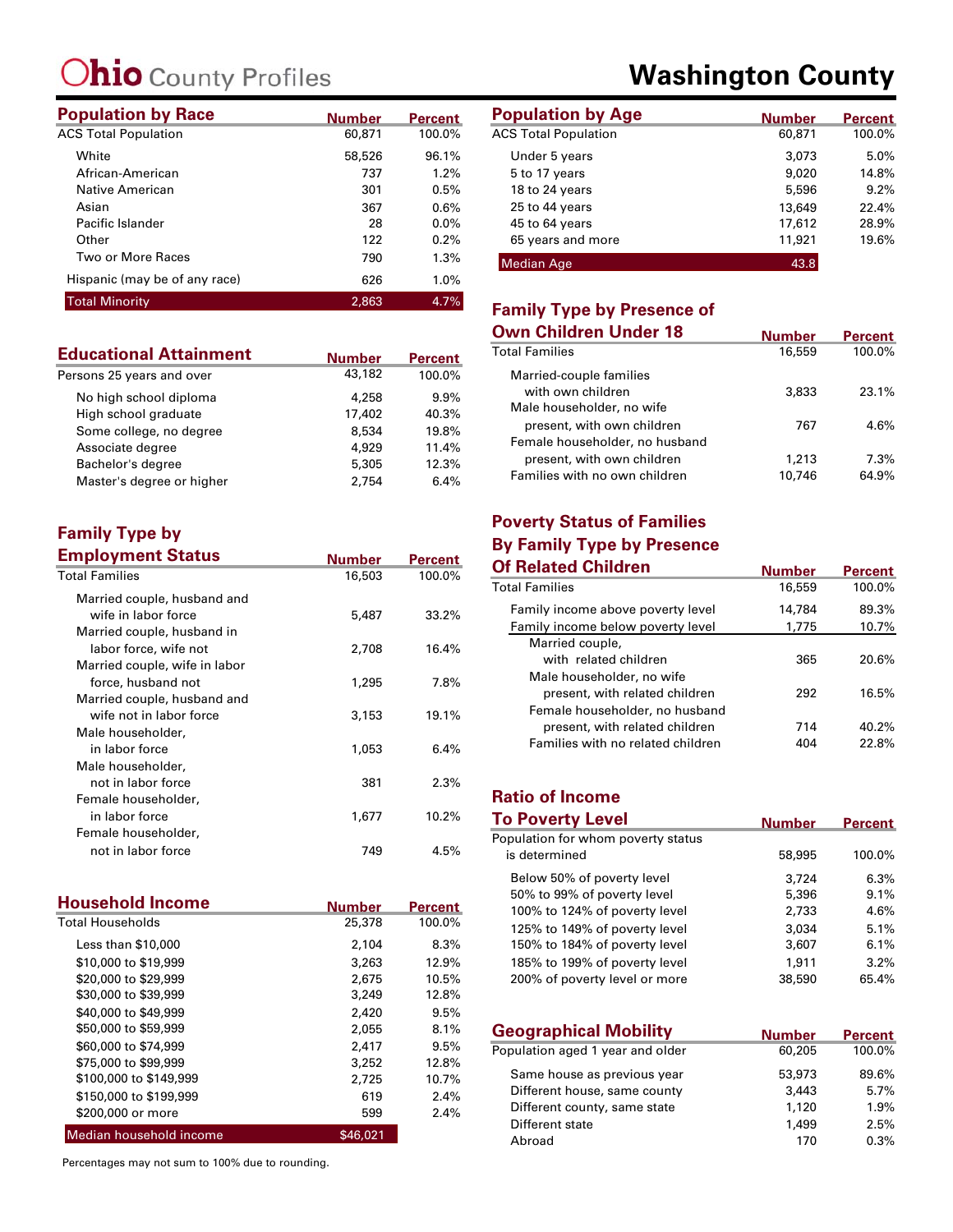| <b>Travel Time To Work</b> | <b>Number</b> | <b>Percent</b> | <b>Gross Rent</b>                       | Number |
|----------------------------|---------------|----------------|-----------------------------------------|--------|
| Workers 16 years and over  | 25,524        | 100.0%         | Specified renter-occupied housing units | 6,634  |
| Less than 15 minutes       | 8,717         | 34.2%          | Less than \$100                         | 52     |
| 15 to 29 minutes           | 10,053        | 39.4%          | \$100 to \$199                          | 143    |
| 30 to 44 minutes           | 4,449         | 17.4%          | \$200 to \$299                          | 298    |
| 45 to 59 minutes           | 1.037         | 4.1%           | \$300 to \$399                          | 393    |
| 60 minutes or more         | 1,268         | 5.0%           | \$400 to \$499                          | 687    |
| Mean travel time           |               | 22.1 minutes   | \$500 to \$599                          | 1,000  |
|                            |               |                | $0.001 - 0.000$                         | 1.010  |

| <b>Housing Units</b>   | <b>Number</b> | <b>Percent</b> |
|------------------------|---------------|----------------|
| Total housing units    | 28,251        | 100.0%         |
| Occupied housing units | 25,378        | 89.8%          |
| Owner occupied         | 18,744        | 73.9%          |
| Renter occupied        | 6,634         | 26.1%          |
| Vacant housing units   | 2,873         | 10.2%          |

| <b>Year Structure Built</b> | <b>Number</b> | <b>Percent</b> |
|-----------------------------|---------------|----------------|
| Total housing units         | 28,251        | 100.0%         |
| Built 2014 or later         | 142           | 0.5%           |
| Built 2010 to 2013          | 661           | 2.3%           |
| Built 2000 to 2009          | 2,506         | 8.9%           |
| Built 1990 to 1999          | 3,351         | 11.9%          |
| Built 1980 to 1989          | 2,713         | $9.6\%$        |
| Built 1970 to 1979          | 4,965         | 17.6%          |
| Built 1960 to 1969          | 3,003         | 10.6%          |
| Built 1950 to 1959          | 2,647         | 9.4%           |
| Built 1940 to 1949          | 1,582         | 5.6%           |
| Built 1939 or earlier       | 6,681         | 23.6%          |
| Median year built           | 1970          |                |

#### **Value for Specified Owner-Occupied Housing Units**

| Occupied Housing Units                 | <b>Number</b> | <b>Percent</b> |
|----------------------------------------|---------------|----------------|
| Specified owner-occupied housing units | 18,744        | 100.0%         |
| Less than \$20,000                     | 1,260         | 6.7%           |
| \$20,000 to \$39,999                   | 1,109         | 5.9%           |
| \$40,000 to \$59,999                   | 1.114         | 5.9%           |
| \$60,000 to \$79,999                   | 1,643         | 8.8%           |
| \$80,000 to \$99,999                   | 2,650         | 14.1%          |
| \$100,000 to \$124,999                 | 2.052         | 10.9%          |
| \$125,000 to \$149,999                 | 1,827         | 9.7%           |
| \$150,000 to \$199,999                 | 3,295         | 17.6%          |
| \$200,000 to \$299,999                 | 2,347         | 12.5%          |
| \$300,000 to \$499,999                 | 1,185         | 6.3%           |
| \$500,000 to \$999,999                 | 230           | 1.2%           |
| \$1,000,000 or more                    | 32            | 0.2%           |
| <b>Median value</b>                    | \$119,400     |                |

| <b>House Heating Fuel</b>  | <b>Number</b> | <b>Percent</b> |
|----------------------------|---------------|----------------|
| Occupied housing units     | 25,378        | 100.0%         |
| Utility gas                | 17,187        | 67.7%          |
| Bottled, tank or LP gas    | 1.527         | 6.0%           |
| Electricity                | 5.054         | 19.9%          |
| Fuel oil, kerosene, etc    | 116           | 0.5%           |
| Coal, coke or wood         | 1,106         | 4.4%           |
| Solar energy or other fuel | 337           | 1.3%           |
| No fuel used               | 51            | 0.2%           |

Percentages may not sum to 100% due to rounding.

### **Washington County**

| <b>Gross Rent</b>                       | <b>Number</b> | Percent |
|-----------------------------------------|---------------|---------|
| Specified renter-occupied housing units | 6,634         | 100.0%  |
| Less than \$100                         | 52            | 0.8%    |
| \$100 to \$199                          | 143           | 2.2%    |
| \$200 to \$299                          | 298           | 4.5%    |
| \$300 to \$399                          | 393           | 5.9%    |
| \$400 to \$499                          | 687           | 10.4%   |
| \$500 to \$599                          | 1,000         | 15.1%   |
| \$600 to \$699                          | 1,049         | 15.8%   |
| \$700 to \$799                          | 703           | 10.6%   |
| \$800 to \$899                          | 744           | 11.2%   |
| \$900 to \$999                          | 330           | 5.0%    |
| \$1,000 to \$1,499                      | 558           | 8.4%    |
| \$1,500 or more                         | 14            | 0.2%    |
| No cash rent                            | 663           | 10.0%   |
| Median gross rent                       | \$639         |         |
| Median gross rent as a percentage       |               |         |
| of household income                     | 28.2          |         |

### **Selected Monthly Owner Costs for Specified Owner-**

| <b>Occupied Housing Units</b>                                     | <b>Number</b> | <b>Percent</b> |
|-------------------------------------------------------------------|---------------|----------------|
| Specified owner-occupied housing units                            |               |                |
| with a mortgage                                                   | 9,171         | 100.0%         |
| Less than \$400                                                   | 100           | $1.1\%$        |
| \$400 to \$599                                                    | 683           | $7.4\%$        |
| \$600 to \$799                                                    | 1,586         | 17.3%          |
| \$800 to \$999                                                    | 2,012         | 21.9%          |
| \$1,000 to \$1,249                                                | 1,681         | 18.3%          |
| \$1,250 to \$1,499                                                | 1,286         | 14.0%          |
| \$1,500 to \$1,999                                                | 1,079         | 11.8%          |
| \$2,000 to \$2,999                                                | 624           | 6.8%           |
| \$3,000 or more                                                   | 120           | $1.3\%$        |
| Median monthly owners cost                                        | \$1,030       |                |
| Median monthly owners cost as a<br>percentage of household income | 19.5          |                |

| <b>Vital Statistics</b>                     | <b>Number</b> | Rate    |
|---------------------------------------------|---------------|---------|
| Births / rate per 1,000 women aged 15 to 44 | 630           | 60.3    |
| Teen births / rate per 1,000 females 15-19  | 39            | 21.5    |
| Deaths / rate per 100,000 population        | 790           | 1,296.1 |

### **Domestic Migration**

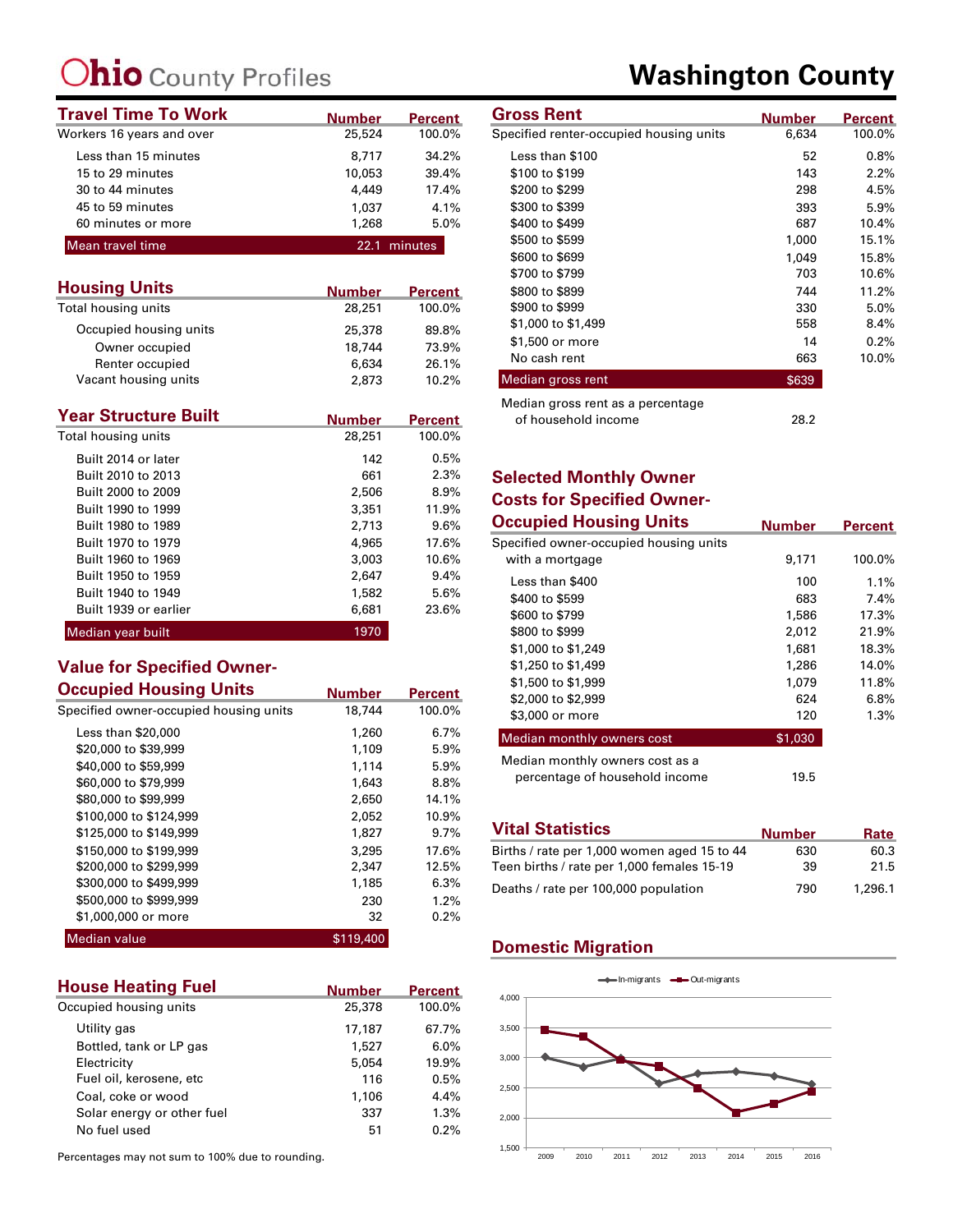### **Washington County**

### **Agriculture**

| Land in farms (acres)           | 144,406      |
|---------------------------------|--------------|
| Number of farms                 | 1,106        |
| Average size (acres)            | 131          |
| Total cash receipts             | \$42,049,000 |
| Per farm                        | \$38,019     |
| Receipts for crops              | \$23,320,000 |
| Receipts for livestock/products | \$18,729,000 |
|                                 |              |

### **Education**

| Traditional public schools buildings | 22      |
|--------------------------------------|---------|
| Students                             | 7,721   |
| Teachers (Full Time Equivalent)      | 513.8   |
| Expenditures per student             | \$8,898 |
| <b>Graduation rate</b>               | 92.1    |
| Community/charter schools buildings  | 0       |
| <b>Students</b>                      | 0       |
| Teachers (Full Time Equivalent)      | 0.0     |
| Expenditures per student             |         |
| <b>Graduation rate</b>               |         |
| Private schools                      | 2       |
|                                      |         |
| <b>Students</b>                      | 202     |
| 4-year public universites            | 0       |
| Regional campuses                    | 0       |
| 2-year public colleges/satellites    | 1       |
| <b>Ohio Technical Centers</b>        | 1       |
| Private universities and colleges    | 1       |

### **Transportation**

| Registered motor vehicles                  | 82,443         |
|--------------------------------------------|----------------|
| Passenger cars                             | 45,432         |
| Noncommercial trucks                       | 16,876         |
| Total license revenue                      | \$2,355,974.11 |
| Permissive tax revenue                     | \$1,228,117.50 |
| Interstate highway miles                   | 17.64          |
| Turnpike miles                             | 0.00           |
| U.S. highway miles                         | 5.89           |
| State highway miles                        | 245.36         |
| County, township, and municipal road miles | 1,297.25       |
| Commercial airports                        | O              |

#### **Health Care**

| Physicians                                   | 172      |
|----------------------------------------------|----------|
| Registered hospitals<br>Number of beds       | 2<br>253 |
| Licensed nursing homes                       | 6        |
| Number of beds                               | 596      |
| Licensed residential care                    | 3        |
| Number of beds                               | 219      |
| Persons with health insurance (Aged 0 to 64) | 92.7%    |
| Adults with insurance (Aged 18 to 64)        | 91.8%    |
| Children with insurance (Aged Under 19)      | 95.1%    |

### **Communications**

| Television stations                           | 0               |
|-----------------------------------------------|-----------------|
| Radio stations                                | 6               |
| Daily newspapers                              | 1               |
| Circulation                                   | 6,882           |
| Average monthly unique visitors               | 72,757          |
| Weekly newspapers                             | 0               |
| Circulation                                   | 0               |
| Average monthly unique visitors               | 0               |
| Online only                                   | 0               |
| Average monthly unique visitors               | 0               |
| <b>Crime</b>                                  |                 |
| Total crimes reported in Uniform Crime Report | 512             |
| Violent crime                                 | 34              |
| Property crime                                | 478             |
| <b>Finance</b>                                |                 |
| FDIC insured financial institutions (HQs)     | 6               |
| Assets (000)                                  | \$4,154,967     |
| <b>Branch offices</b>                         | 29              |
| Institutions represented                      | 10              |
| <b>Transfer Payments</b>                      |                 |
| Total transfer payments                       | \$621,470,000   |
| Payments to individuals                       | \$606,784,000   |
| Retirement and disability                     | \$234,163,000   |
| <b>Medical payments</b>                       | \$288,658,000   |
| Income maintenance (Supplemental SSI,         |                 |
| family assistance, food stamps, etc)          | \$41,661,000    |
| Unemployment benefits                         | \$5,278,000     |
| <b>Veterans benefits</b>                      | \$20,956,000    |
| Federal education and training assistance     | \$10,780,000    |
| Other payments to individuals                 | \$5,288,000     |
| Total personal income                         | \$2,422,506,000 |
| Depedency ratio                               | 25.7%           |
| (Percent of income from transfer payments)    |                 |
| <b>Voting</b>                                 |                 |
| Number of registered voters                   | 43,323          |

### Voted in 2018 election<br>
Percent turnout<br>
55.0% Percent turnout

### **State Parks, Forests, Nature Preserves,**

#### **Scenic Waterways, And Wildlife Areas**

| Areas/Facilities |     |
|------------------|-----|
| Acreage          | 890 |

### **Per Capita Personal Income**